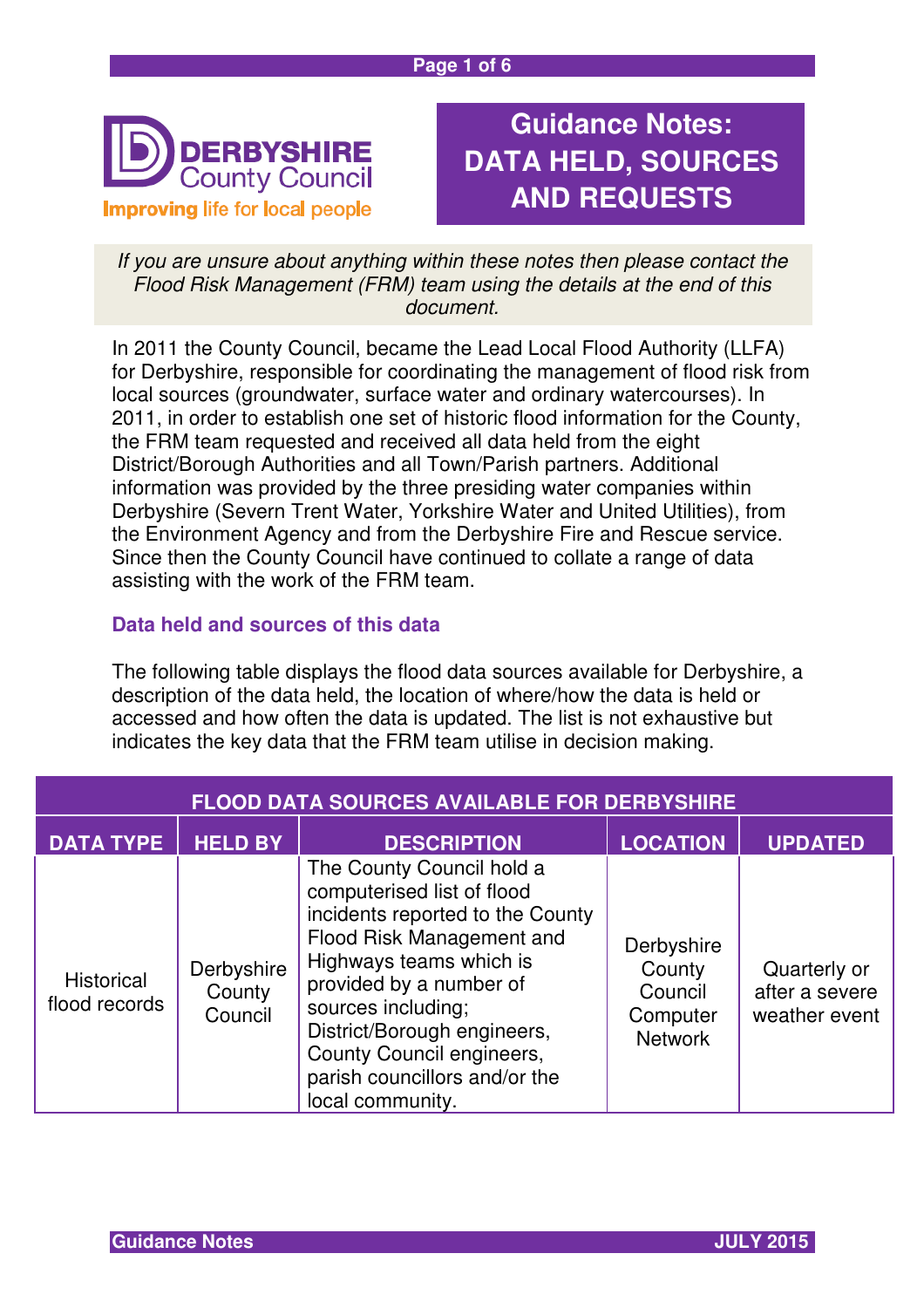# **Page 2 of 6**

| Surface water<br>flood maps                          | Derbyshire<br>County<br>Council                    | The County Council have<br>modelled and produced Flood<br>Maps for Surface Water<br>(FMfSW) for Derbyshire. The<br>maps show a representation of<br>what happens to rainfall which<br>falls on a model of land in<br>Derbyshire.<br>The output produced is however<br>intended to be used at a high<br>level and not to identify<br>individual properties at risk. | Derbyshire<br>County<br>Council<br>Computer<br><b>Network</b>               | Subject to<br>future review                         |
|------------------------------------------------------|----------------------------------------------------|--------------------------------------------------------------------------------------------------------------------------------------------------------------------------------------------------------------------------------------------------------------------------------------------------------------------------------------------------------------------|-----------------------------------------------------------------------------|-----------------------------------------------------|
| Ground water<br>flood maps                           | Environme<br>nt Agency                             | The Environment Agency have<br>produced strategic scale<br>mapping that shows indicative<br>flood risk areas for groundwater<br>emergence. This information<br>was made available by the<br>Environment Agency to the<br>County Council to complete<br>their Preliminary Flood Risk<br>Assessment (PFRA).                                                          | Environment<br>Agency<br>Computer<br><b>Network</b>                         | <b>Request from</b><br>the<br>Environment<br>Agency |
| <b>Main River</b><br>fluvial flood<br>maps           | Environme<br>nt Agency                             | The Environment Agency has<br>developed flood maps for main<br>rivers in England and Wales<br>which provide guidance on<br>areas likely to be at risk from<br>main river flooding. The flood<br>maps are available publicly to<br>view online. The Environment<br>Agency provide this data to<br>Derbyshire.                                                       | <b>EA Website</b><br>http://maps.<br>environment<br>agency.gov.<br>uk/wiyby | Request from<br>the<br>Environment<br>Agency        |
| <b>British</b><br>Geological<br>Survey (BGS)<br>Data | Derbyshire<br>County<br>Council                    | The County Council are<br>licenced to hold BGS data for<br>Derbyshire. The data set is a<br>strategic overview of geological<br>information for Derbyshire<br>including distance to<br>groundwater table, likelihood of<br>instability of ground,<br>appropriateness of area for<br>infiltration etc.                                                              | Derbyshire<br>County<br>Council<br>Computer<br><b>Network</b>               | Approximately<br>every 5 years                      |
| Highways<br>Records and<br>Reports                   | Derbyshire<br>County<br>Council<br><b>Highways</b> | The County Council Highways<br>team hold data regarding<br>historic issues relating to<br>Highway drainage across the                                                                                                                                                                                                                                              | Derbyshire<br>County<br>Council<br>Computer                                 | Quarterly or<br>after a severe<br>weather event     |

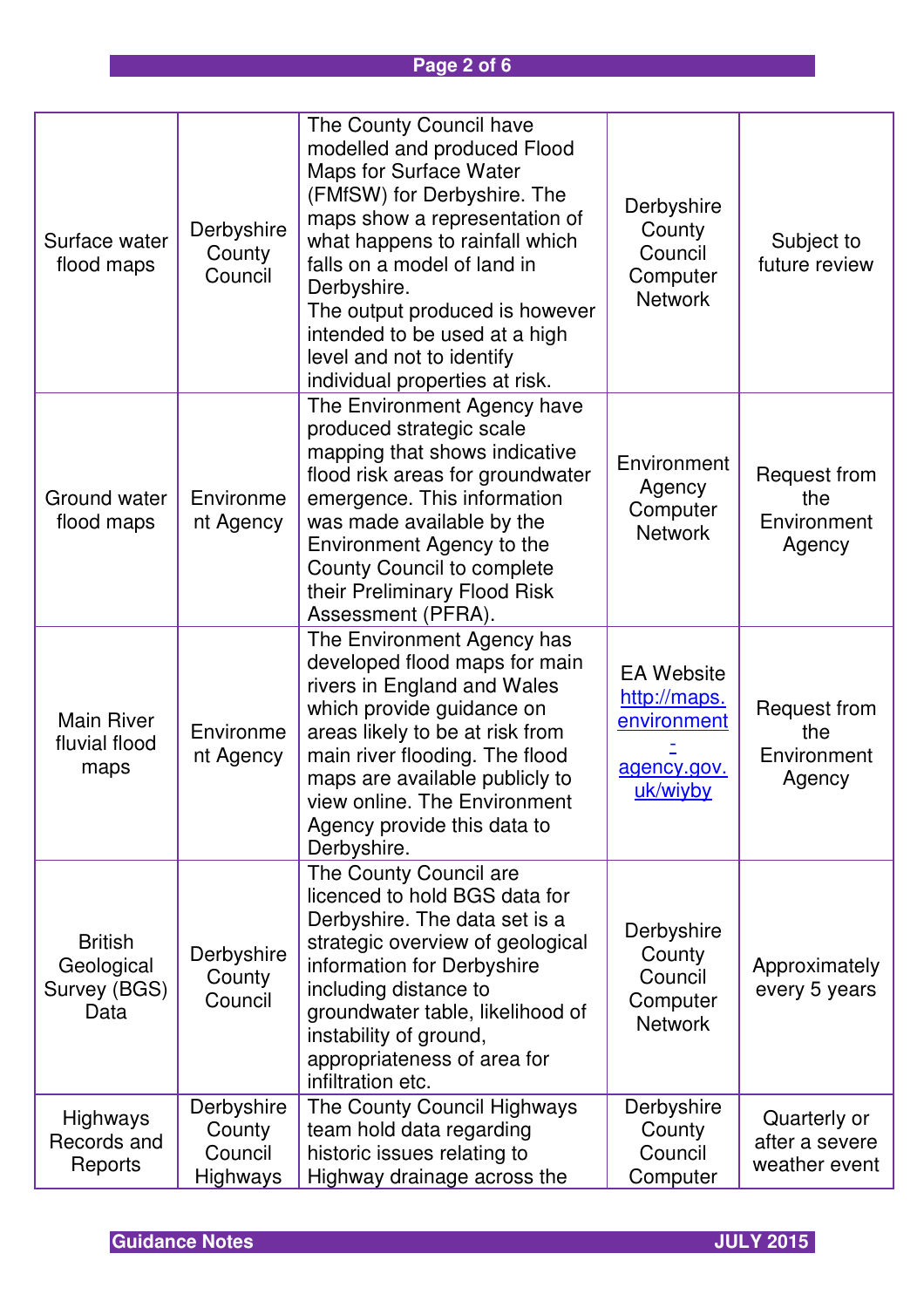# **Page 3 of 6**

|                                         | Team                            | County. The team also hold<br>limited information pertaining to<br>the Highway drainage network.                                                                                                                                                                                                                                | <b>Network</b>                                                                                                                     |                                                     |
|-----------------------------------------|---------------------------------|---------------------------------------------------------------------------------------------------------------------------------------------------------------------------------------------------------------------------------------------------------------------------------------------------------------------------------|------------------------------------------------------------------------------------------------------------------------------------|-----------------------------------------------------|
| Water<br>Company<br>Data                | Water<br>companies              | The County Council have<br>access to water company flood<br>data including their DG5<br>(Director General) register<br>including from Yorkshire Water,<br>Severn Trent Water and United<br>Utilities.                                                                                                                           | Water<br>Company<br>Computer<br><b>Network</b>                                                                                     | Request from<br>the Water<br>Company                |
| Canal and<br><b>River Trust</b><br>Data | Canal and<br><b>River Trust</b> | The County Council hold<br>records from the Canal and<br>River Trust relating to all canals,<br>locks, canal weirs, river weirs,<br>sluices, culverts, aqueducts,<br>embankments, reservoirs,<br>stop/safety/flood gates and<br>channel retaining walls including<br>details of ownership and state of<br>repair (where known). | Canal and<br><b>River Trust</b><br>Computer<br><b>Network</b>                                                                      | Request from<br>the Canal and<br><b>River Trust</b> |
| Asset<br>Register                       | Derbyshire<br>County<br>Council | Under S21 of the FWMA the<br>County Council are duty bound<br>to hold a register of assets<br>across Derbyshire that are<br>known to have significant impact<br>on flood risk.                                                                                                                                                  | Derbyshire<br>County<br>Council<br>Computer<br>Network (the<br>public can<br>view a copy<br>of the<br>register<br>upon<br>request) | As and when a<br>new asset is<br>identified.        |
| Historical<br><b>Land Maps</b>          | Derbyshire<br>County<br>Council | The County Council hold a<br>range of historical land maps for<br>Derbyshire.                                                                                                                                                                                                                                                   | Derbyshire<br>County<br>Council<br>Computer<br><b>Network</b>                                                                      |                                                     |
| Reservoir<br>Flood<br>Mapping           | Environme<br>nt Agency          | The Environment Agency has<br>produced a reservoir flood map<br>which is available publicly to<br>view on their website. These<br>flood maps detail those areas at<br>risk should a reservoir breach<br>occur. This information is also<br>made available to the County<br><b>Council's Emergency Planning</b>                  | EA website<br>http://maps.<br>environment<br>agency.gov.<br>uk/wiyby                                                               | Request from<br>the<br>Environment<br>Agency        |

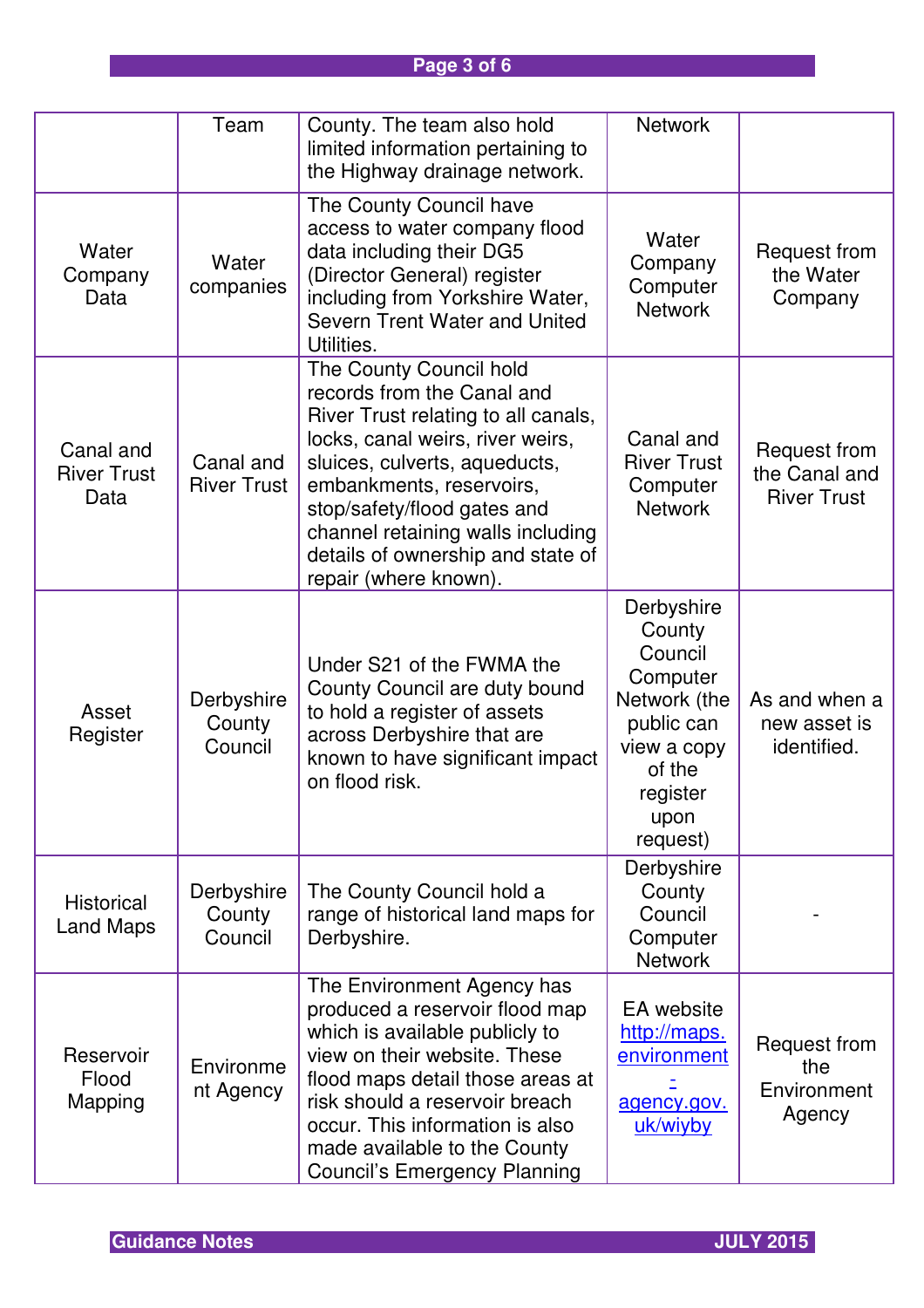#### **Page 4 of 6**

|                              |                                                                                         | team.                                                                                                                                                                                                                                                                                                                                    |                                                                                            |                                                     |
|------------------------------|-----------------------------------------------------------------------------------------|------------------------------------------------------------------------------------------------------------------------------------------------------------------------------------------------------------------------------------------------------------------------------------------------------------------------------------------|--------------------------------------------------------------------------------------------|-----------------------------------------------------|
| Sough data                   | Environme<br>nt Agency                                                                  | The Environment Agency hold<br>data about old stone soughs<br>(often hidden) across<br>Derbyshire, mainly linked to the<br>lead mining areas of Derbyshire<br>(Derbyshire Dales and the High<br>Peak). This information has<br>been made available to the<br>County Council.                                                             | Derbyshire<br>County<br>Council<br>Computer<br><b>Network</b>                              | <b>Request from</b><br>the<br>Environment<br>Agency |
| <b>Communities</b><br>@ Risk | Derbyshire<br>County<br>Council<br><b>FRM Team</b><br>and the<br>Environme<br>nt Agency | The Environment Agency have<br>recently undertaken an exercise<br>utilising all the data they hold to<br>identify communities most at<br>risk of flooding. The<br><b>Environment Agency have</b><br>recently shared this information<br>with the County Council<br>although it is currently at a very<br>early stage in its development. | Derbyshire<br>County<br>Council and<br>Environment<br>Agency<br>Computer<br><b>Network</b> | <b>Request from</b><br>the<br>Environment<br>Agency |

# **Quality of data**

The County Council strive to obtain the best quality data available. In some instances however the data collated may be anecdotal (e.g. historical flood information). The FRM team take into account the quality of the data when utilising it to inform any work and also make the public or any receiving authorities aware of the source when sharing the data.

#### **Confidence rating**

The FRM team have applied a confidence rating to all reported historical data. The methodology used is as follows:

|                                  | - Incident witnessed by an officer of the FRM team, or a        |
|----------------------------------|-----------------------------------------------------------------|
| <b>High</b><br><b>Confidence</b> | member of a Risk Management Authority.                          |
|                                  | Reported information to the FRM team supported by<br>$\sim$ $-$ |
|                                  | photos, videos and other evidence as well as timings and        |
|                                  | dates, where the source is easily identified.                   |
| <b>Medium</b>                    | - Reported information that is supported with some              |
| <b>Confidence</b>                | evidence where the source is believed to be known but           |
|                                  | not confirmed by an FRM team member.                            |
| Low<br><b>Confidence</b>         | - Reported information where the exact date of the incident     |
|                                  | and source is unknown or where there is conflicting             |
|                                  | information.                                                    |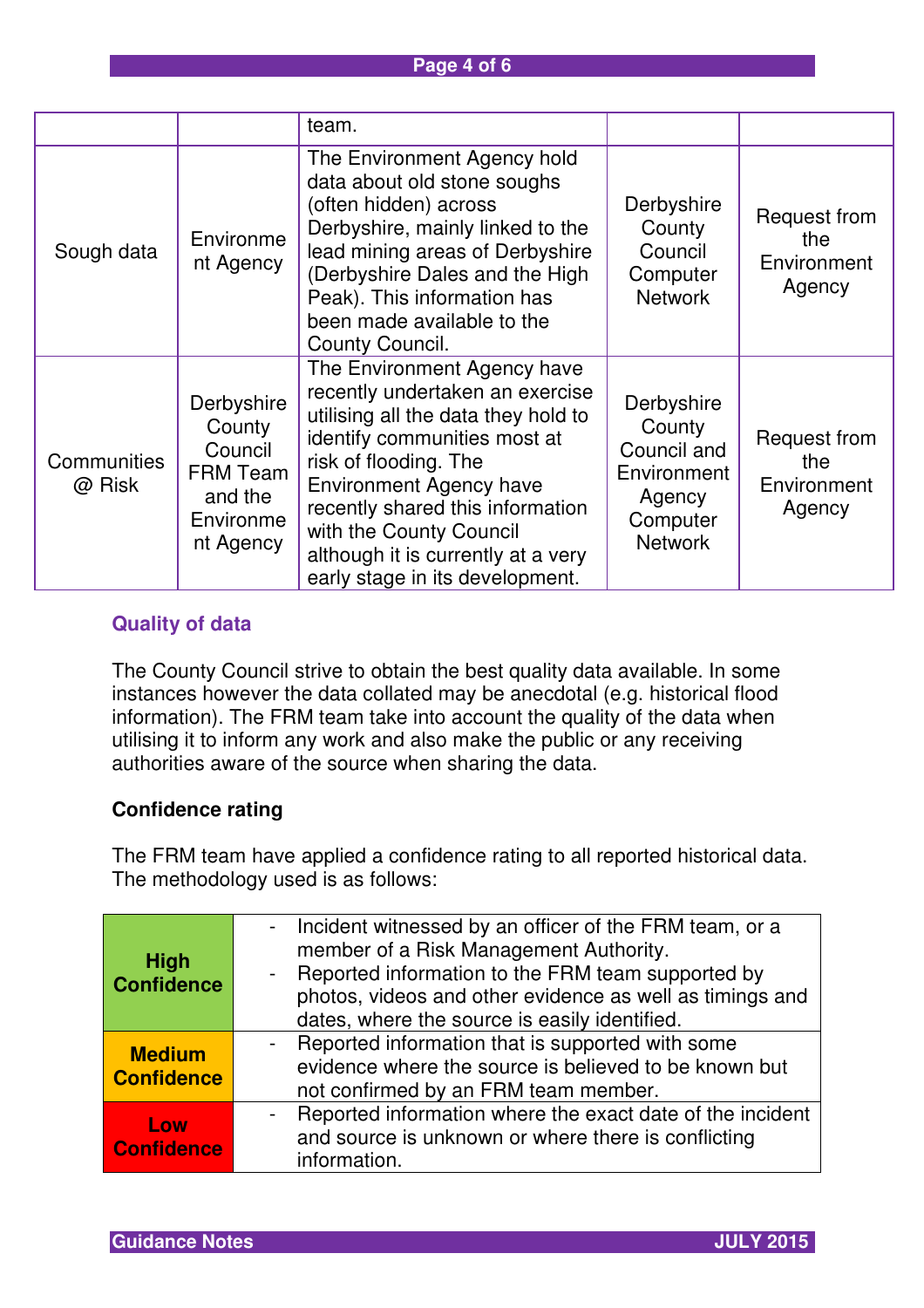# **Requesting information**

Anyone has a right to request environmental information from a public authority.

#### **Environmental Information Requests**

Under the Environmental Information Regulations (2004) the County Council must provide any environmental information held to a member of the public upon request. This is known as an Environmental Information Request. In some instances however the County Council are able to refuse a request for this information such as if the information is incomplete or if disclosure of the information may result in harm. In some instances the data held by the County Council may be subject to a confidentiality agreement.

#### **Freedom of Information Requests**

Where a request for information made to the County Council is not environmental then it may fall under the Freedom of Information Act (2000). The Freedom of Information Act provides public access to information held by public authorities. Sometimes the FRM team may be asked to respond to a Freedom of Information request.

A request for information can however be refused where:

- It would cost too much to collate the data,
- The request is vexatious,
- The request repeats a request from the same person.

For more information then please visit the government's website for how to make a freedom of information request at:

www.gov.uk/make-a-freedom-of-information-request/the-freedom-ofinformation-act

#### **Confidentiality agreements**

Certain types of data the County Council hold may be subject to a confidentiality agreement which means that there are restrictions as to what can be released. Confidentially agreements have been entered into with the three water companies that cover Derbyshire and also for the British Geological Survey data. Certain sources of data provided by the Environment Agency are also subject to data restrictions.